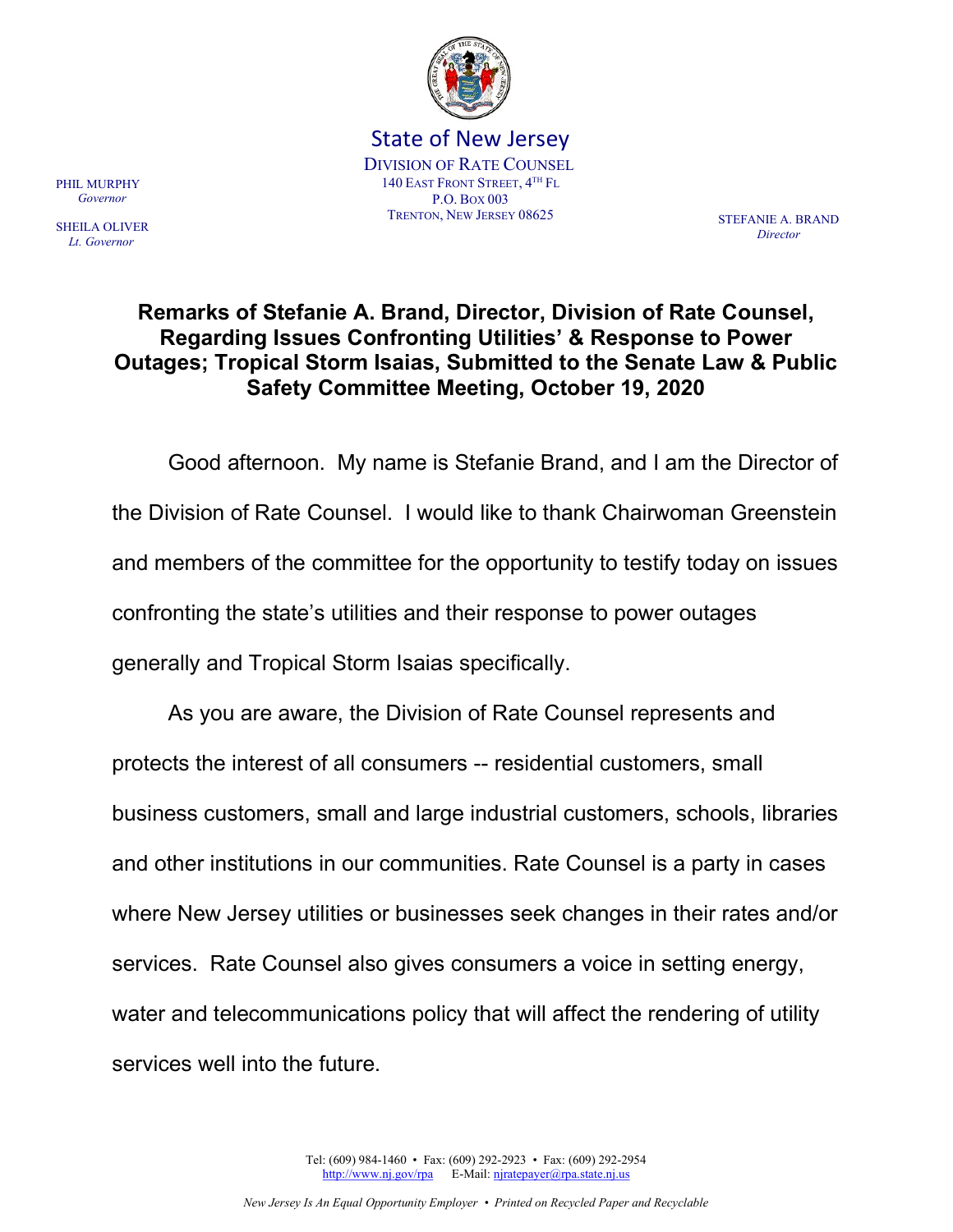I appreciate the opportunity to discuss this critical topic not only from a safety standpoint, but also a financial standpoint for the ratepayers who have paid and will continue to pay billions of dollars to strengthen utility infrastructure on an ongoing basis and after major storms such as Superstorm Sandy and the recent Tropical Storm Isaias. This is also an important topic as the state's ratepayers struggle to pay utility bills and other expenses during a crushing pandemic and economic crisis that has left many people with no jobs and increased reliance on electricity.

 I would like to start by making clear that we will never be able to prevent all outages or ensure that all outages are resolved quickly. It is not feasible from a fiscal standpoint to underground all existing overhead wires or hire enough workers to do that and still maintain affordability of these essential services. That said, we certainly can and should do better. And we have to do better. Climate change is bringing us more severe and more frequent storms, and it certainly feels as though outages last much longer than they ever used to. We are more and more reliant on electricity and will be increasingly so as we tackle reducing our greenhouse gas emissions. We are only starting to get used to the fact that when our electricity goes out our phones go out. Imagine when an outage means not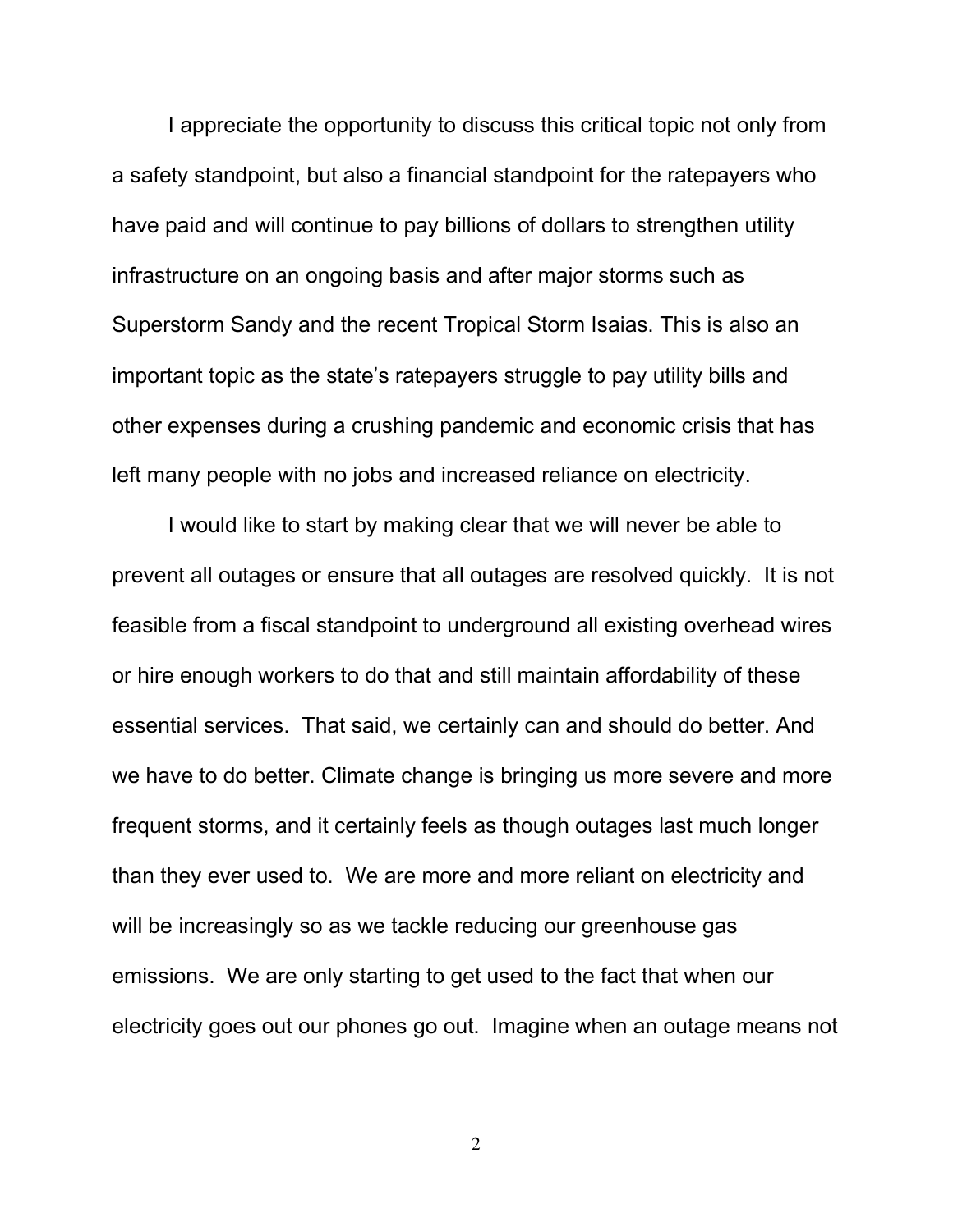only that we don't have lights and TV and phones, but also no ability to charge our cars, access transportation or even turn on the heat .

Today I am going to talk about a few things that we could do to improve resilience in the face of increasing storm activity and restore outages more quickly. The answer is not simply about spending money on the latest gadget or expensive capital improvements. It is about restoring accountability, transparency and a focus on reliability and day to day operating requirements.

 Let's start with accountability. Remember that utilities, unlike competitive businesses, don't have the same pressures on them to make sure they provide good service. If a customer doesn't like the service they are getting from their utility, they cannot simply leave and obtain the service elsewhere. The consequences for providing bad service for them are hearings like this, maybe some bad press coverage, but we need the regulatory process to substitute for those competitive forces and create consequences for insufficient performance. After Hurricane Irene and Superstorm Sandy and other recent storms, the BPU issued a series of orders in an effort to do that, requiring the electric and gas utilities to undertake certain measures to improve our resilience and our ability to restore service after storms. The Board also invited utilities to file petitions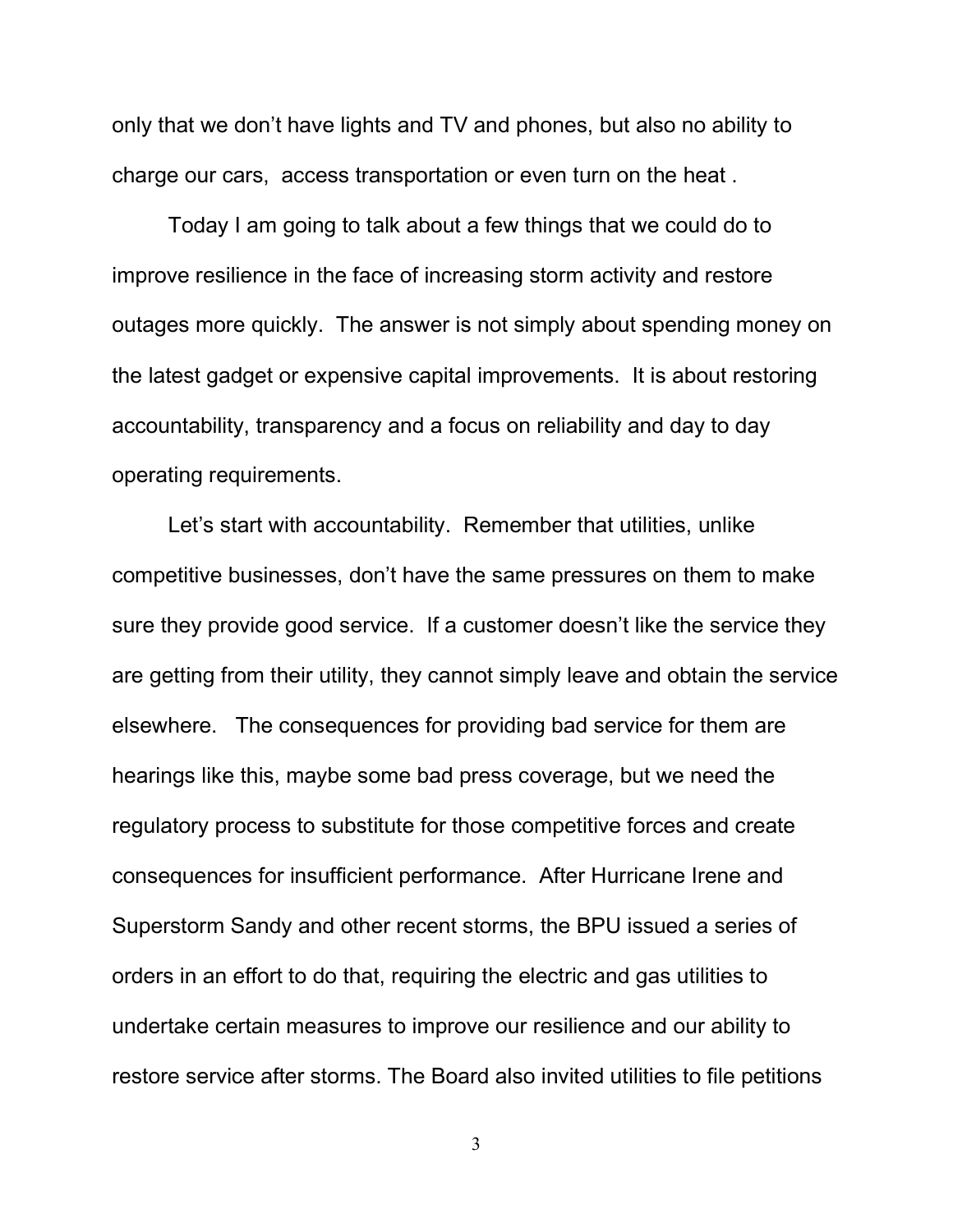for programs that would increase our storm resilience. I have no reason to believe that the utilities failed to implement the required measures, but to my knowledge there has been no systematic study or follow-up review to determine whether those measures have helped, or whether other measures should be required. There has been follow up in the form of additional requirements based on lessons learned from later storms, but if a full "post-mortem" has been conducted, it has not be done through a public process where we can fully assess the benefits we obtained from the measures that utilities have undertaken with money collected from ratepayers.

 We certainly do know that the utilities did file a number of petitions, including several through the Board's Infrastructure Improvement Program (IIP) regulations that provide a very attractive cost recovery mechanism for utilities to do this type of work. Over the last decade or so, New Jersey ratepayers have spent billions of dollars –over \$6 billion to be specific (\$1.75 billion for electric, \$4.5 billion for gas) – on special programs to improve storm response and resilience. This money has been used to raise substations that previously flooded, install redundancy on certain parts of the system to reroute power in the event of an outage, make certain automation improvements on the utility's distribution lines, and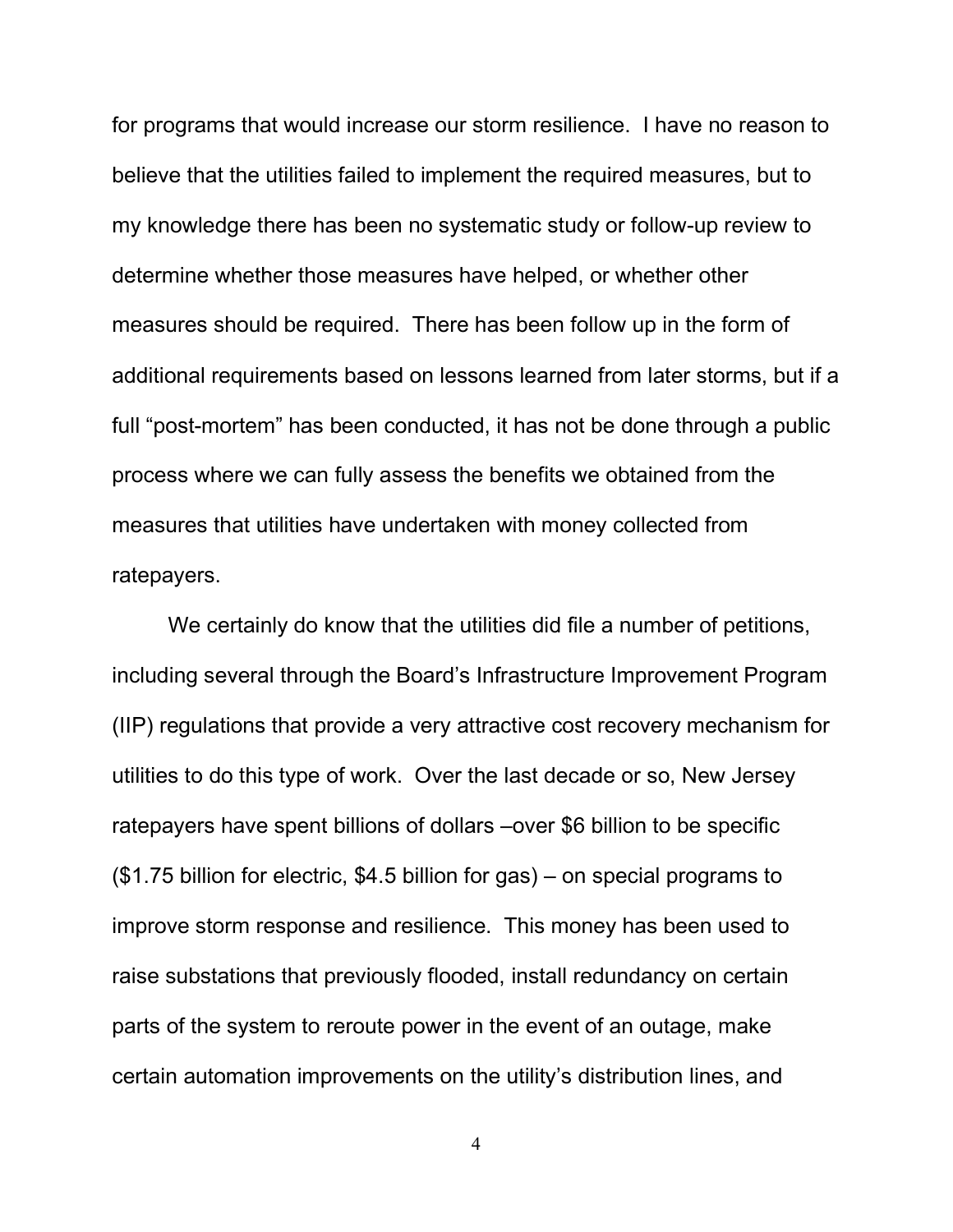replace vulnerable gas mains. Our office, as well as BPU staff, carefully check the work that is being done through these programs to make sure the utilities are spending the money prudently and consistent with the BPU's approval. However, once again, we have not seen a systematic review of the impact of this work, nor have we seen a careful evaluation of whether this is the work we need to be doing. Anecdotally, we can say some things have improved, and I think it's fair to say that if we had another flooding event like we had with Irene and Sandy, that there would be improvements. But we have not seen a comprehensive and systemic analysis of whether we are implementing the right measures and taking the right approach.

 Admittedly, it is hard to really test these measures without a subsequent storm, but as we did see in Isaias – which was primarily a wind event – what may be very reasonable measures to take to combat floods, may do little to help in the face of severe winds. BPU President Fiordaliso did say at the August 12 Board Agenda Meeting that BPU staff was undertaking a review of utility responses to Isaias, and we look forward to learning the results of that review.

 The accountability problem is most evident I believe in the BPU's reliability regulation, N.J.A.C. 14:5-8.10. The regulation relies on two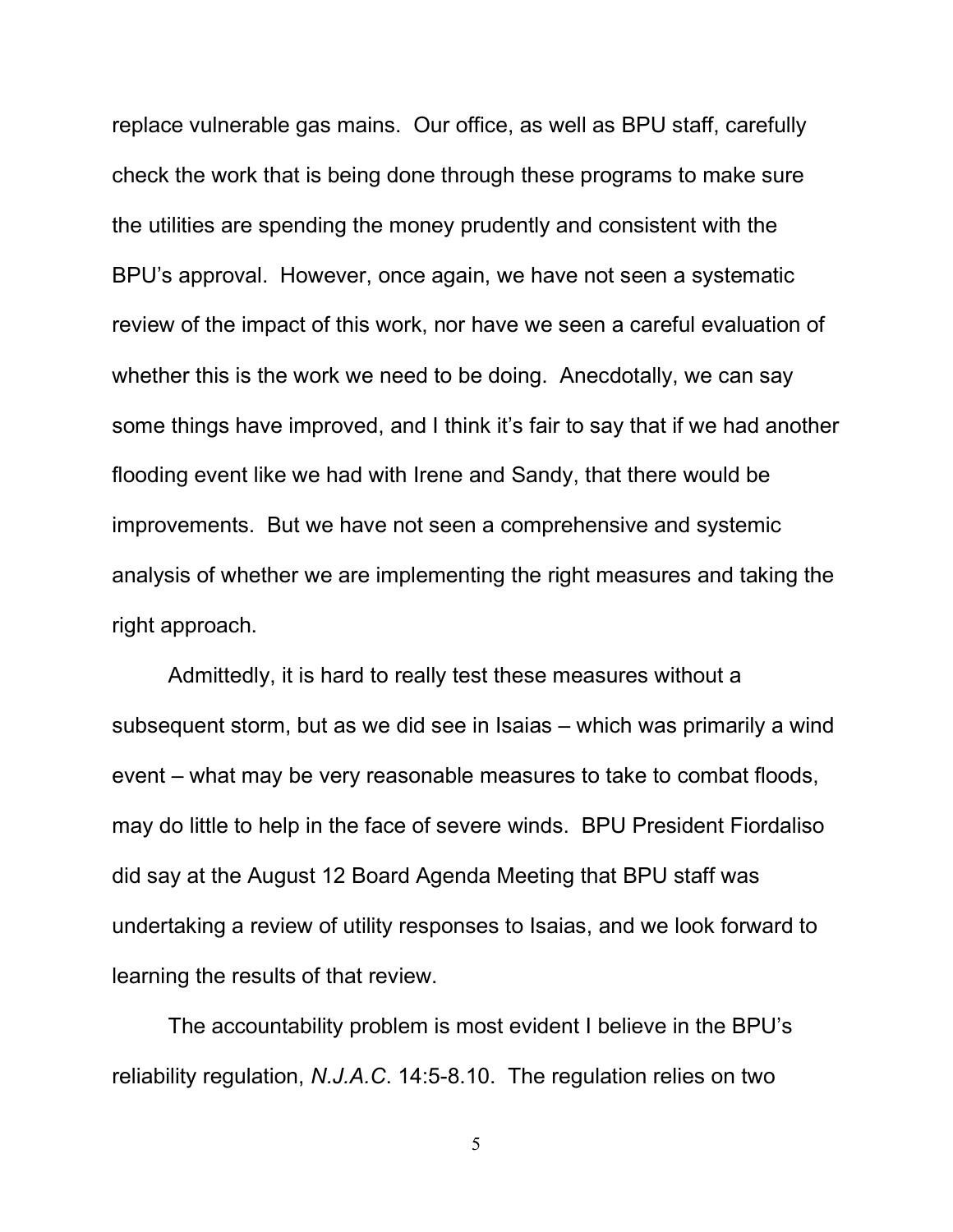metrics that are used to measure reliability: the Customer Average Interruption Duration Index (CAIDI) and the System Average Interruption Frequency Index (SAIFI). The Board looks at a utility's performance under those indices for a five year period (recently updated to 2010-2014) and a utility is deemed to be in compliance if its performance level is at least as good as it had been over that five year period. This standard is extremely easy to meet for a few reasons. First, major storms are excluded from the data and the indices used to determine compliance. While that may make sense so that one storm does not skew the analysis, it means that we do not look at the issues surrounding storm resilience and restoration performance in assessing a utility's performance. Rate Counsel has urged the Board to establish a separate metric to assess the performance of a utility in storms, so that we can address the issues we are discussing today. While it may be appropriate to review storm performance separately from "blue sky" performance, it is not, we believe, appropriate to leave storm performance out altogether. Second, the way the regulation is set up if a utility's reliability performance was bad in the past – between 2010 and 2014 – then it is held to a lower standard than other utilities whose performance was better during that same period. The utility is deemed to have met its minimum reliability standard if its performance is no worse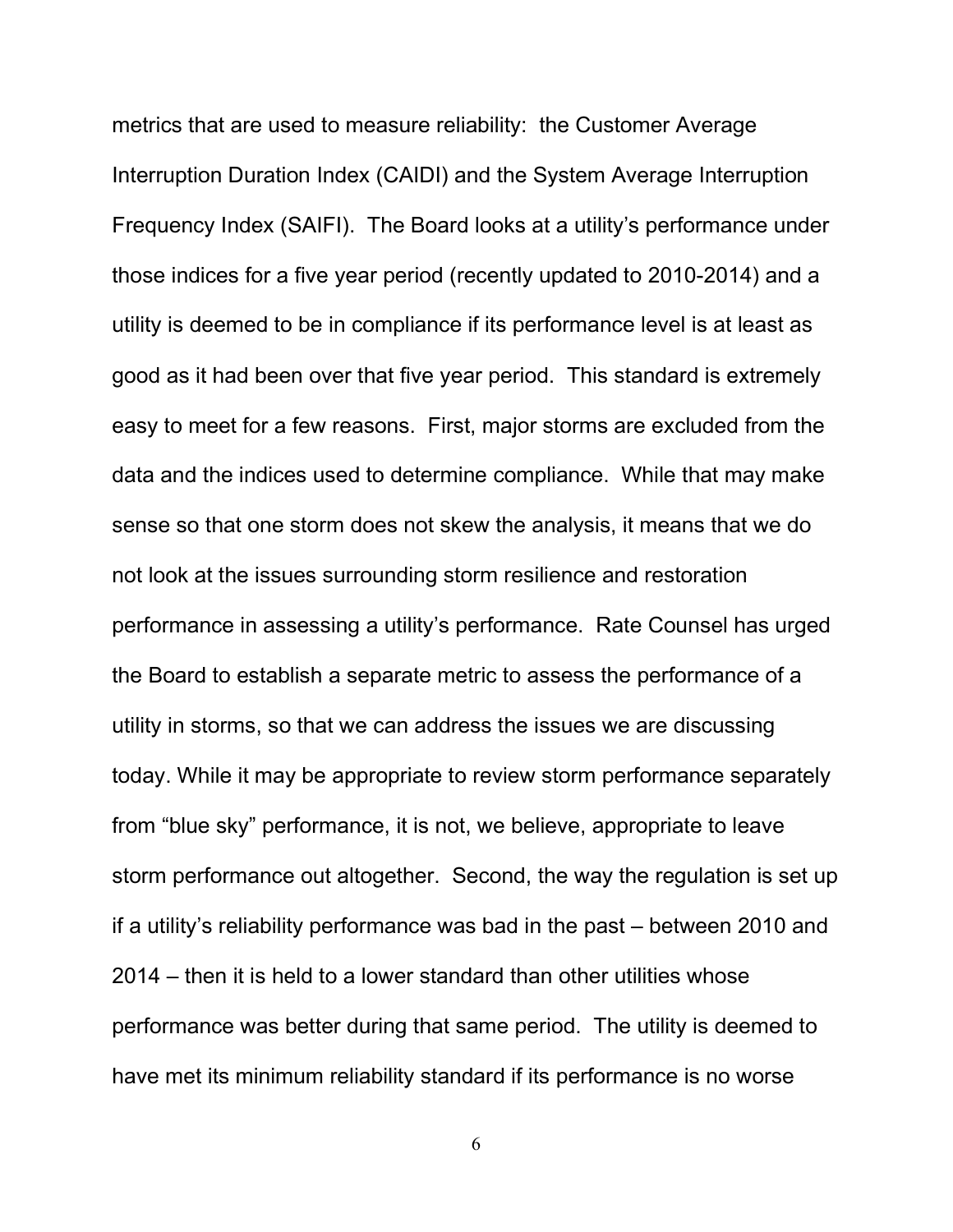than it was in 2010-2014 plus a standard deviation of 1.5. The regulation almost perpetuates poor performance, letting those who are mediocre stay mediocre. Finally, the consequences in the regulation for those who fail to meet the standards are weak. If a utility fails to meet the regulatory minimum, the regulation simply provides that "further review, analysis and corrective action are required." There are no penalties specifically provided for, no time deadlines to achieve compliance, and no specific corrective actions mentioned. The regulation does allow the Board to set higher minimum requirements and the Board would likely be able to bring an enforcement action against a recalcitrant utility, but to my knowledge, that has not been done.

 That leads to another area where I think we can do better: transparency. The BPU has in fact required a significant number of measures for utilities to follow in an effort to improve performance. Many of those measures involve recordkeeping and reporting that could provide valuable information that could be used to improve our resilience and reliability efforts. Unfortunately, much of the information is filed with the Board and never posted. Our office gets some but not all of the reports. While there might be some information that would require redaction because of, for example, critical energy infrastructure issues, most of the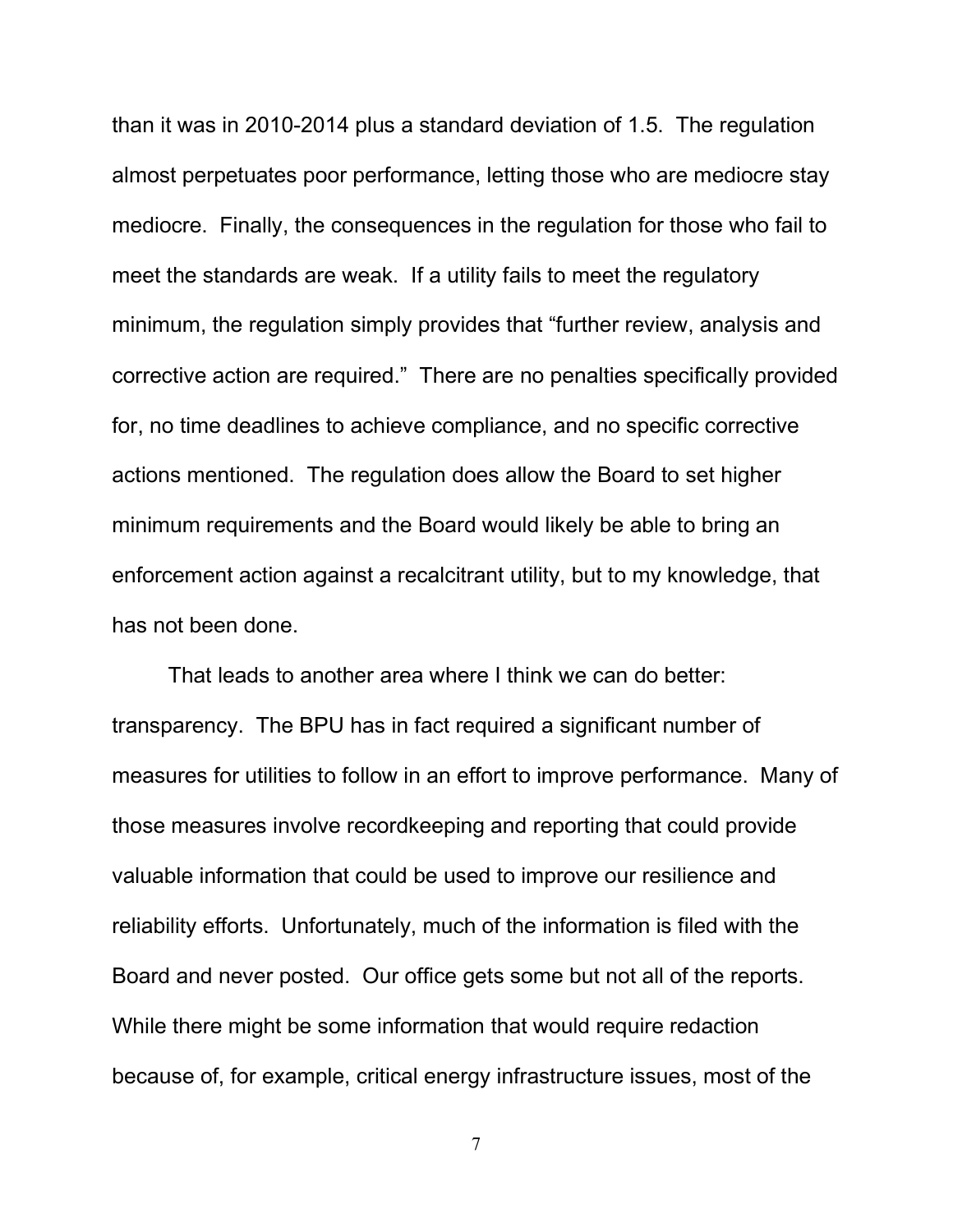information is public. However, in order to get it members of the public would have to file an OPRA request. I believe transparency is important and that when regulated entities know that the information they are reporting will be made public, they strive to make it look as good as possible. It is a motivator for compliance and improvement. The Board has greatly expanded its website and the amount of information that the public can access from it. Reports on storm response, resilience programs, and reliability should also be made accessible on the Board's website.

 This brings me to the final and perhaps most important issue, and that is focus. We are in a period of great transformation in the energy sector. It is not surprising that the utilities and their investors want to be a major part of it. But we cannot forget that the most important thing utilities do is keep the lights on. There are petitions pending before the BPU in which the utilities are seeking to do all kinds of things that are not really their job. They seek permission to do things like building public charging stations for electric cars, replacing school buses, and electrifying New Jersey Transit's fleet of buses. We don't need a regulated monopoly to do those things when there are private companies that will do the job on a competitive basis. But we do need regulated monopolies to provide us with safe and adequate service. We need them to maintain their wires and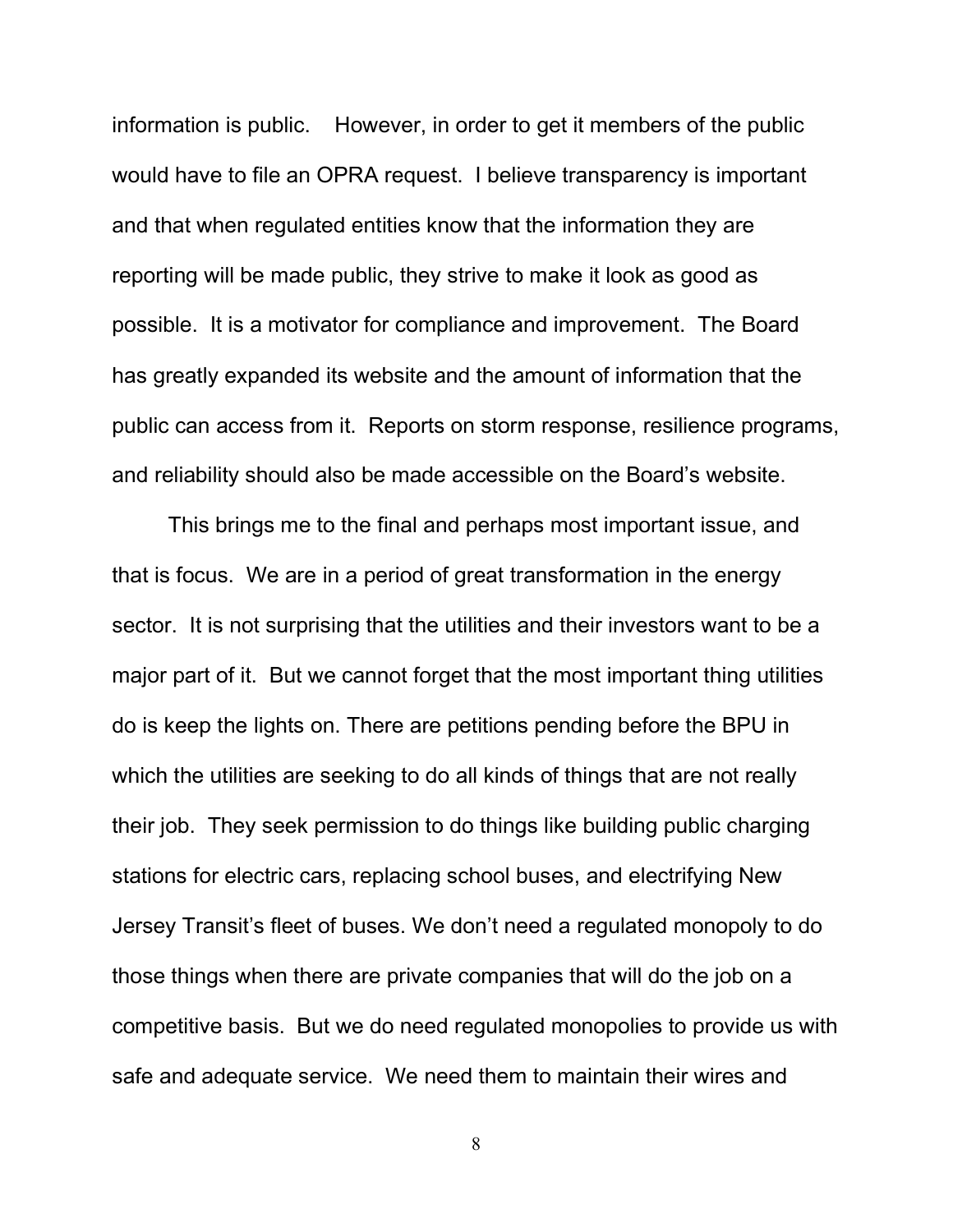pipes and keep the system operating. We need the focus to be on the customer.

 By way of example, I expect that the utilities will say that if they had Advanced Metering Infrastructure (AMI) that their response to Isaias would have been better. AMI meters are expensive but these more advanced meters, sometimes called "smart meters," allow for two-way communications and other functionality that existing meters do not have. There may be some benefit to having AMI installed when it comes to storm recovery, but the meters run on electricity. So when the electricity goes out, so do the AMI Meters. We certainly have no problem with utilizing advanced technology, but the utilities want to install these meters in the most expensive way possible. They want to replace the existing meters all at once, leading to hundreds of millions of dollars in stranded costs from older, but still functional meters that ratepayers will have to pay. They also want "pre-approval" so their shareholders bear no risk. When you look at the benefits these meters bring and the costs of installing them in the way the utilities propose, the benefits simply do not justify the costs. But that's the solution the utilities will propose first; because it maximizes their profits and minimizes their risks.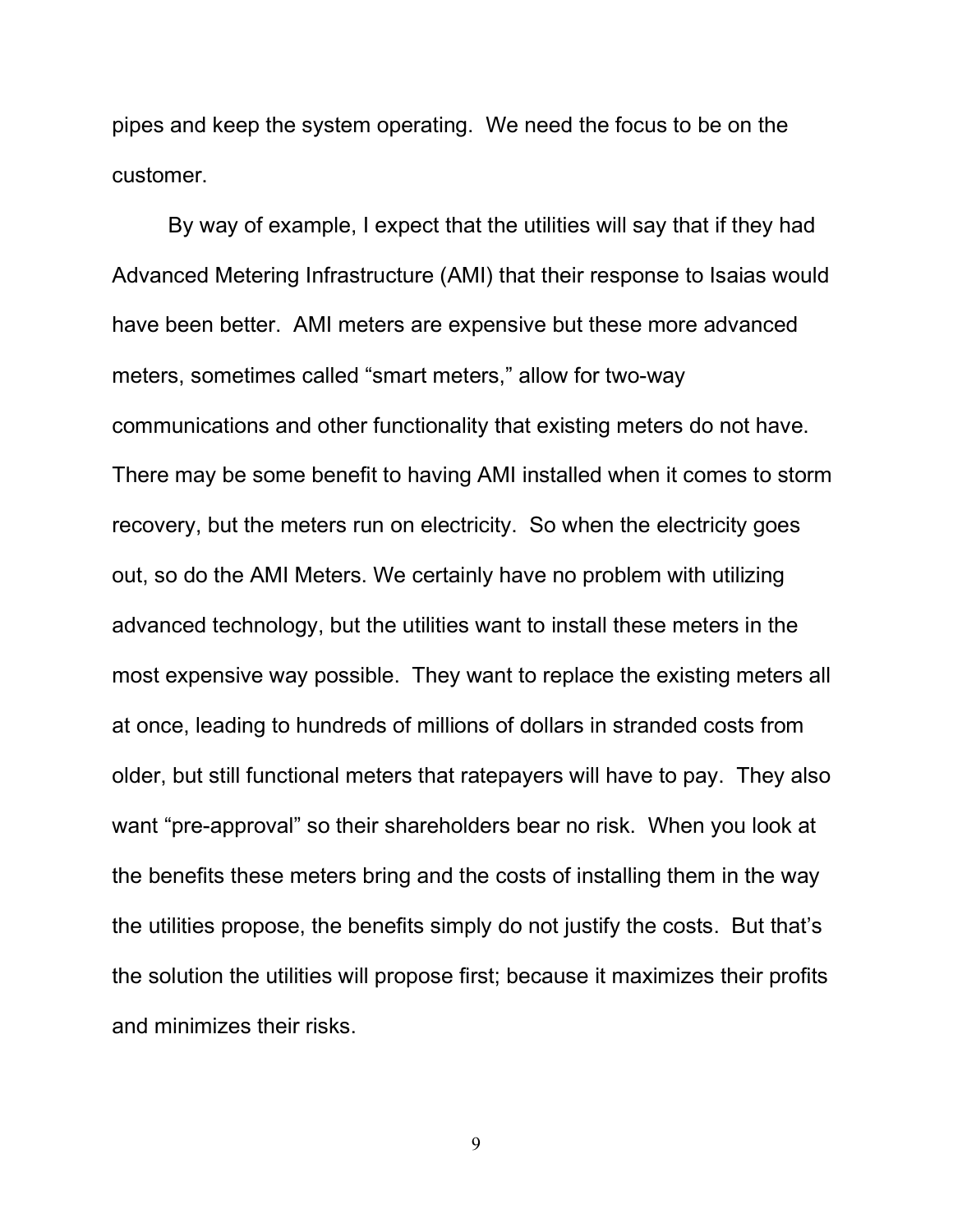On the other hand, it is well-established that falling trees are the greatest source of outages during storms. Trees account for one-quarter to one-third of outages in a storm, with equipment failure accounting for another 20%. So why isn't enhanced tree trimming or equipment maintenance the first order of post-storm business for the utilities? Because for the most part these costs are considered Operations and Maintenance expenses, rather than capital costs. That means that while the utilities get paid for tree trimming, they do not earn the same level of profit as they would if they replaced everyone's meter. The focus is on Wall Street expectations and maximizing shareholder return rather than on your street and maintaining reliable service.

 To their credit, the BPU has increased tree trimming requirements and issued enhance regulations after Superstorm Sandy. I have no reason to believe that the utilities aren't complying with those regulations. However, they do complain about an inability to access trees off of their right-of-way and other "obstacles" to effective vegetation management. What we have found is that when you suggest ways around those obstacles – such as asking homeowners if you can trim trees on their property that could fall on the right-of-way, you get a fairly high level of